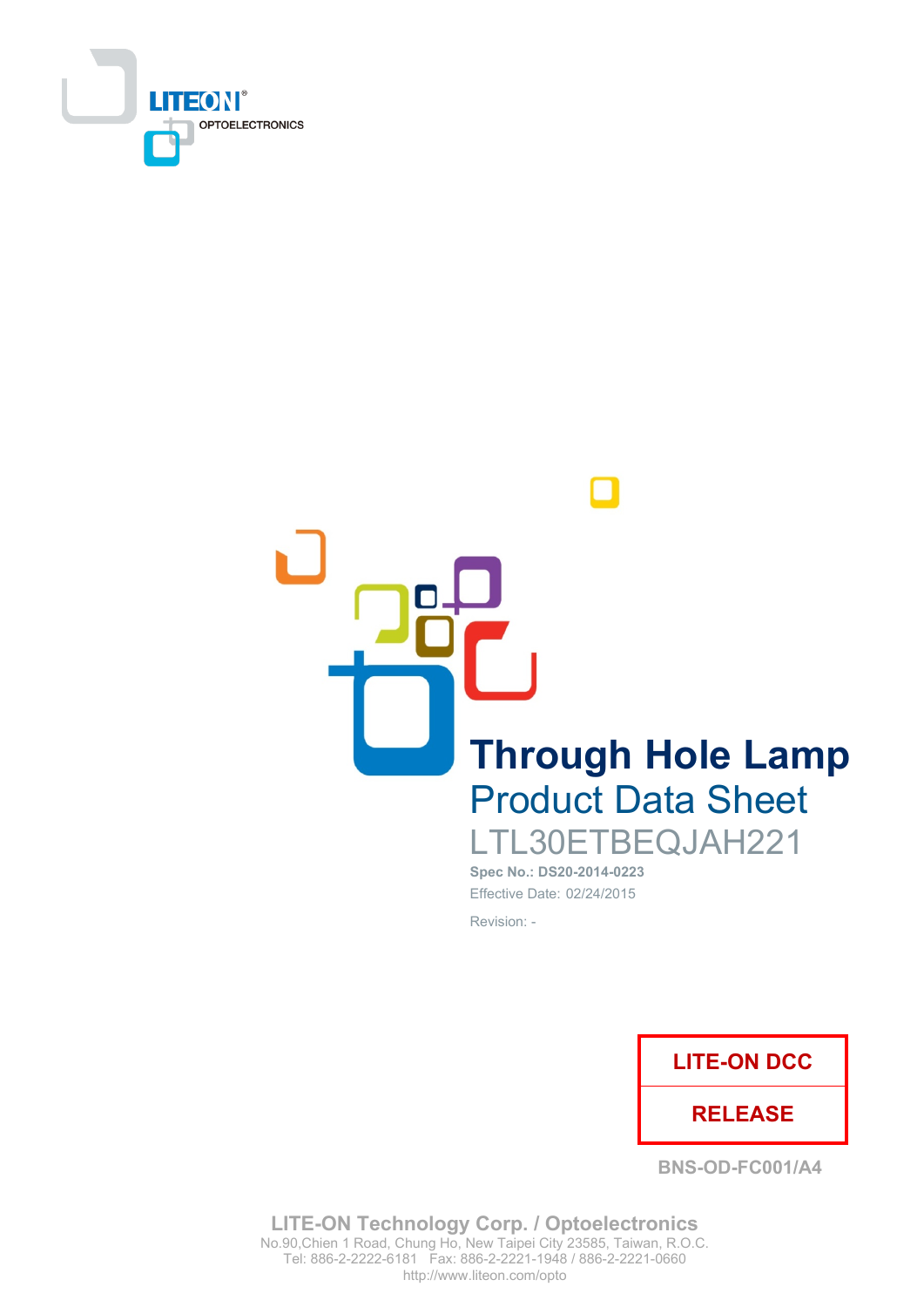



Through Hole Lamp LTL30ETBEQJAH221

# **Through Hole Lamp**

# LTL30ETBEQJAH221

| $Rev$ | <b>Description</b>                           | By          | <b>Date</b> |
|-------|----------------------------------------------|-------------|-------------|
| P001  | Preliminary SPEC.                            | Javy Huang  | 05/22/2014  |
| P002  | Update Outline dimensions on page 2          | Javy Huang  | 09/26/2014  |
| P003  | Update packing spec on page 5                | Chalerm Ya  | 02/04/2015  |
|       |                                              |             |             |
|       |                                              |             |             |
|       |                                              |             |             |
|       | Above data for PD and Customer tracking only |             |             |
|       | New Specification Upload On OPNC             | Chalerm Ya. | 02/04/2015  |
|       |                                              |             |             |
|       |                                              |             |             |
|       |                                              |             |             |
|       |                                              |             |             |
|       |                                              |             |             |

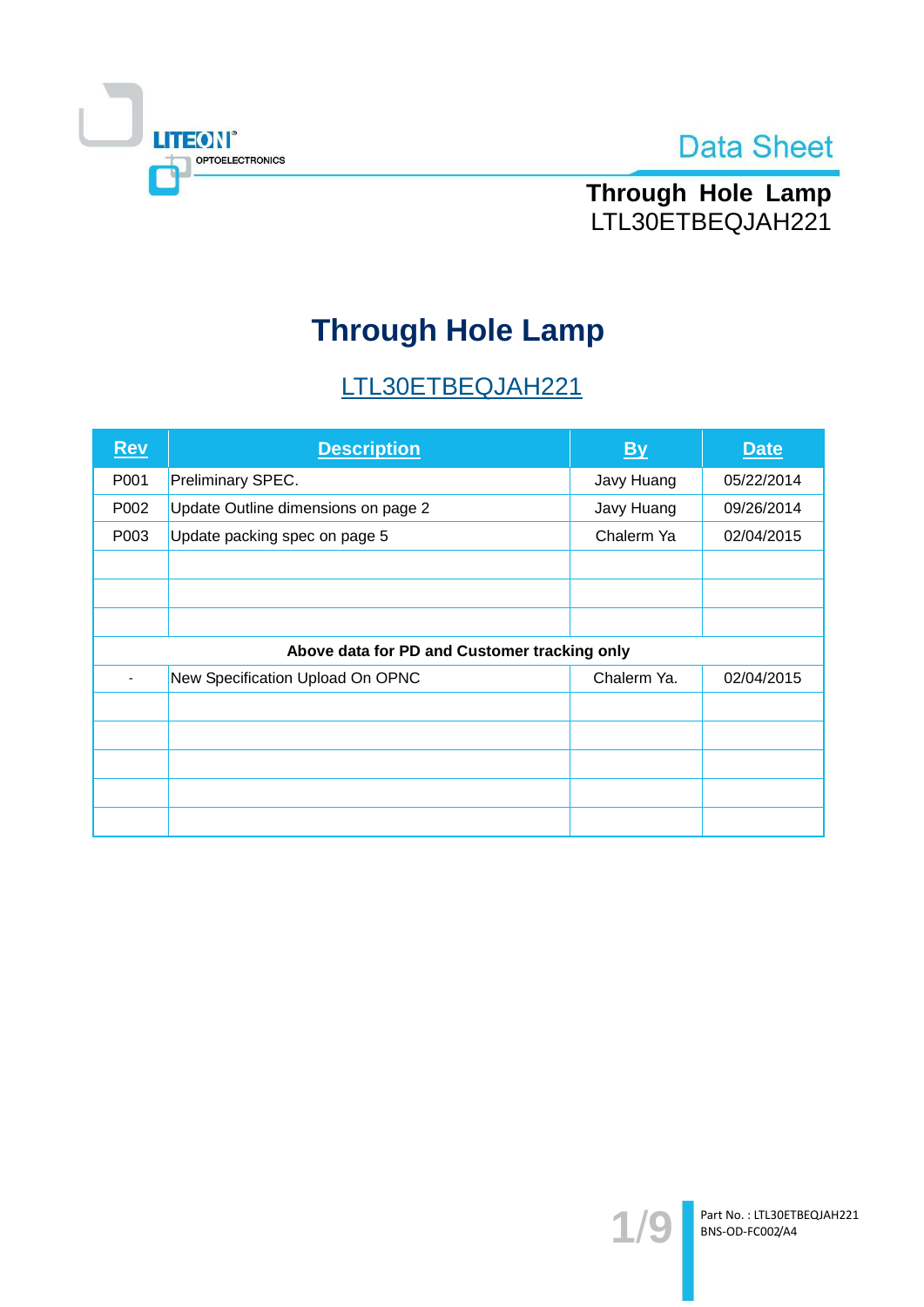

# **Through Hole Lamp** LTL30ETBEQJAH221

### 1. Description

CBI (Circuit Board Indicator) is a black plastic right angle Holder (Housing) which mates with Lite-On LED lamps. Lite-On CBI is available in a wide variety of packages, including top-view (Spacer) or right angle and horizontal or vertical arrays which is stackable and easy to assembly.

#### 1.1. Features

- Designed for ease in circuit board assembly.  $\blacksquare$
- Low power consumption & High efficiency.  $\blacksquare$
- Lead free product & RoHS Compliant.  $\blacksquare$
- Ĭ. T-1% diameter: AllnGaP Red and InGaN Blue common anode Lamp & white diffused lens

#### **1.2. Applications**

- Communication
- Computer
- Consumer
- Industrial

### **2. Outline Dimensions**





#### Notes:

- 1. All dimensions are in millimeters (inches).
- 2. Tolerance is ±0.25mm (.010") unless otherwise noted.
- 3. The Holder (Housing) material is plastic black.
- 4. LED lamp is red/blue bi-color with white diffused Lens.
- 5. Specifications are subject to change without notice.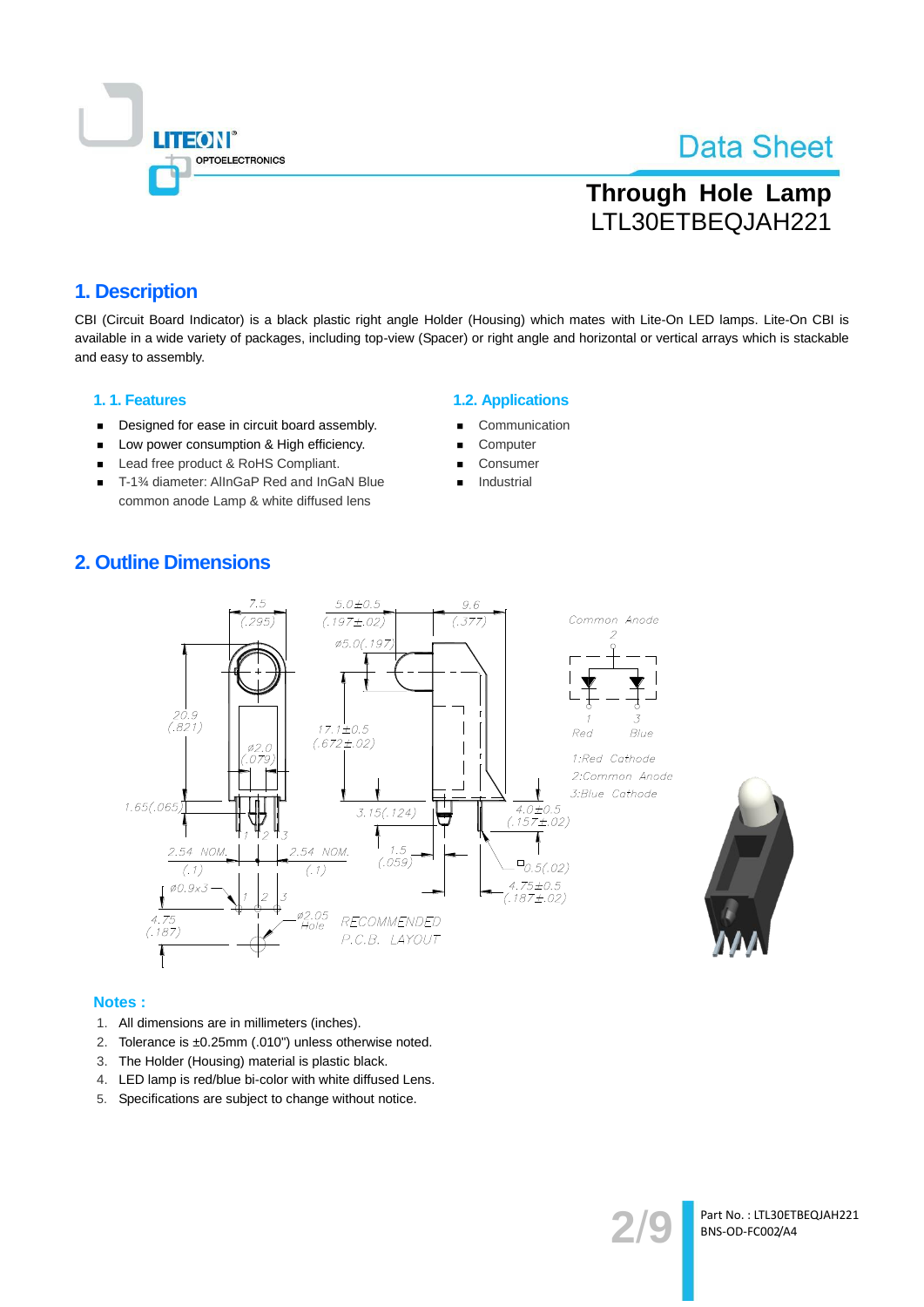

# Through Hole Lamp LTL30ETBEQJAH221

### 3. Absolute Maximum Ratings at TA=25°C

| <b>Parameter</b>                                  | <b>Blue</b>                           | <b>Red</b> | <b>Unit</b> |  |  |
|---------------------------------------------------|---------------------------------------|------------|-------------|--|--|
| <b>Power Dissipation</b>                          | 78                                    | 52         | mW          |  |  |
| <b>Peak Forward Current</b>                       |                                       |            |             |  |  |
| (Duty Cycle $\leq$ 1/10, Pulse Width $\leq$ 10ms) | 60                                    | 60         | mA          |  |  |
| DC Forward Current                                | 20                                    | 20         | mA          |  |  |
| <b>Operating Temperature Range</b>                | $-30^{\circ}$ C to $+85^{\circ}$ C    |            |             |  |  |
| Storage Temperature Range                         | $-40^{\circ}$ C to + 100 $^{\circ}$ C |            |             |  |  |
| <b>Lead Soldering Temperature</b>                 |                                       |            |             |  |  |
| $[2.0$ mm $(.079")$ From Body]                    | 260°C for 5 Seconds Max.              |            |             |  |  |

### 4. Electrical / Optical Characteristics at TA=25°C

| <b>Parameter</b>         | <b>Symbol</b> | <b>Color</b> | Min. | Typ.                     | Max.                     | <b>Unit</b> | <b>Test Condition</b> |
|--------------------------|---------------|--------------|------|--------------------------|--------------------------|-------------|-----------------------|
| Radiant Intensity        | Iv            | Blue         | 180  | 310                      | 520                      | mcd         | $IF = 20mA$           |
|                          |               | Red          | 680  | 1150                     | 1900                     |             | Note $1,4$            |
|                          |               | Blue         |      |                          |                          |             |                       |
| Viewing Angle            | 201/2         | Red          |      | 55                       | $\overline{\phantom{a}}$ | deg         | Note 2 (Fig.6)        |
|                          |               | Blue         |      | 468                      |                          | nm          | Measurement           |
| Peak Emission Wavelength | λP            | Red          |      | 632                      | $\blacksquare$           |             | @Peak (Fig.1)         |
|                          | λd            | Blue         | 462  | 470                      | 475                      | nm          | $IF = 20mA$           |
| Dominant Wavelength      |               | Red          | 618  | 624                      | 632                      |             | Note 3                |
|                          | Δλ            | Blue         |      | 25                       |                          | nm          |                       |
| Spectral Line Half-Width |               | Red          |      | 20                       | -                        |             |                       |
|                          | <b>VF</b>     | <b>Blue</b>  | 2.6  | 3.2                      | 3.8                      | $\vee$      |                       |
| Forward Voltage          |               | Red          | 1.6  | 2.1                      | 2.6                      |             | $IF = 20mA$           |
|                          |               | Blue         |      | $\overline{\phantom{a}}$ | 100                      | μA          |                       |
| <b>Reverse Current</b>   | IR.           | Red          |      |                          |                          |             | $VR = 5V$ , Note 5    |

#### **NOTE:**

1. Luminous intensity is measured with a light sensor and filter combination that approximates the CIE eye-response curve.

2. 01/2 is the off-axis angle at which the luminous intensity is half the axial luminous intensity.

3. The dominant wavelength, Ad is derived from the CIE chromaticity diagram and represents the single wavelength which defines the color of the device.

4. Iv quarantee must be included with ±30% testing tolerance.

5. Reverse voltage (VR) condition is applied for IR test only. The device is not designed for reverse operation.

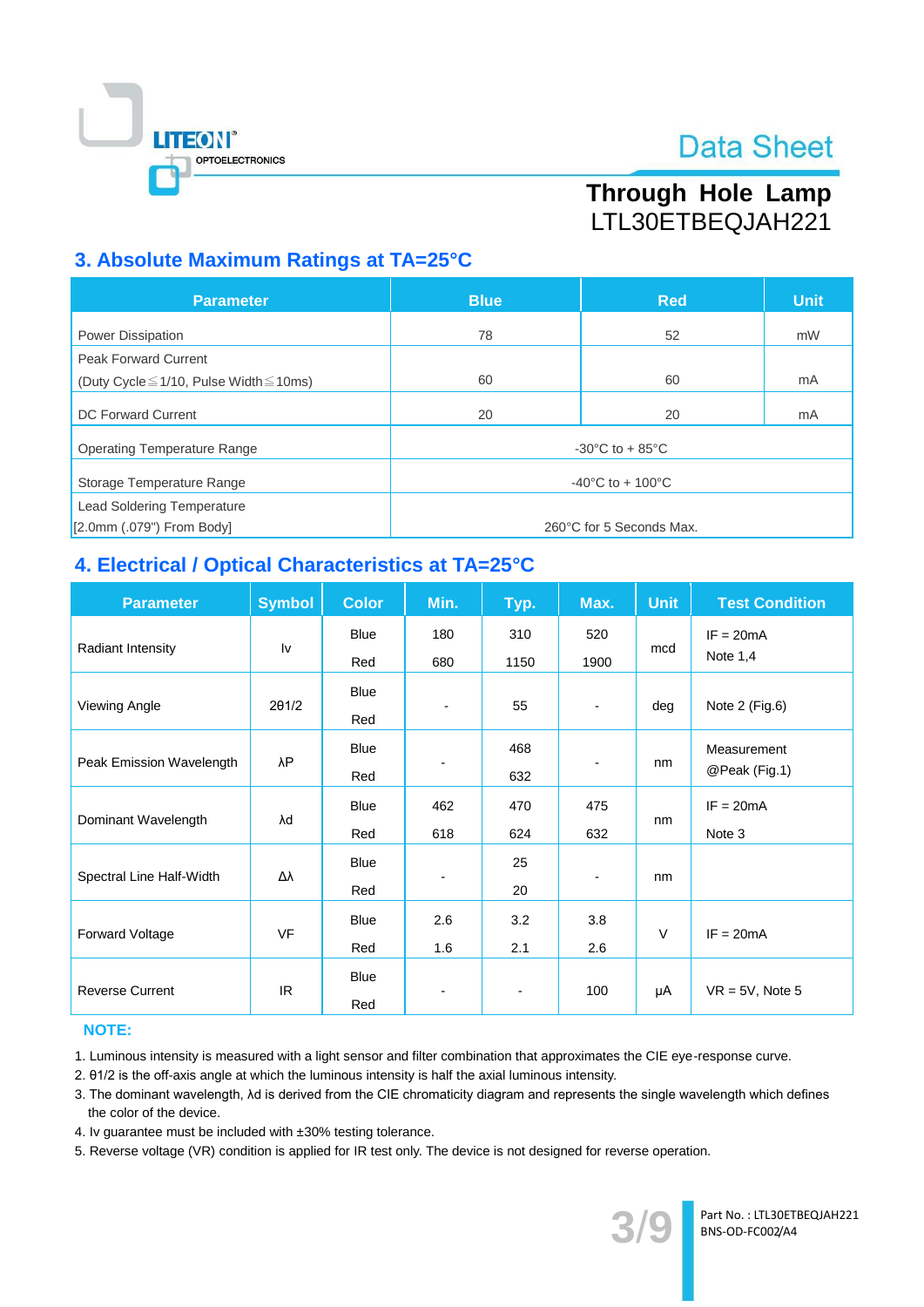

## Through Hole Lamp LTL30ETBEQJAH221

### 5. Typical Electrical / Optical Characteristics Curves

(25°C Ambient Temperature Unless Otherwise Noted)





Fig.6 Spatial Distribution

Part No.: LTL30ETBEQJAH221 BNS-OD-FC002/A4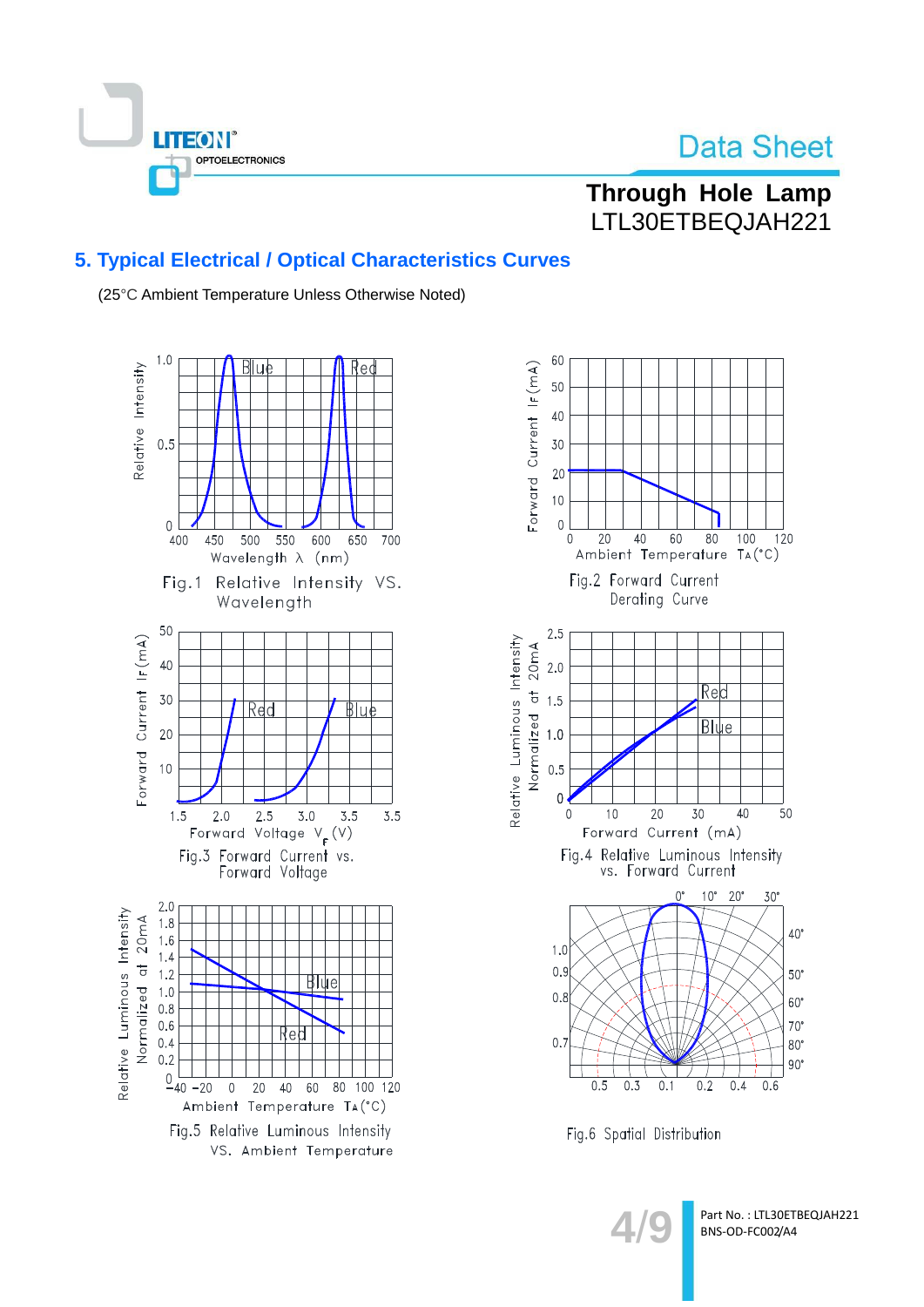

# Through Hole Lamp LTL30ETBEQJAH221

### **6. Packing Specification**

300, 200 or 100 pcs per packing bag



6 packing bags per inner carton Total 1,800 pcs per inner carton



8 Inner cartons per outer carton

Total 14,400 pcs per outer carton

In every shipping lot, only the last pack will be non-full packing





Part No.: LTL30ETBEQJAH221 BNS-OD-FC002/A4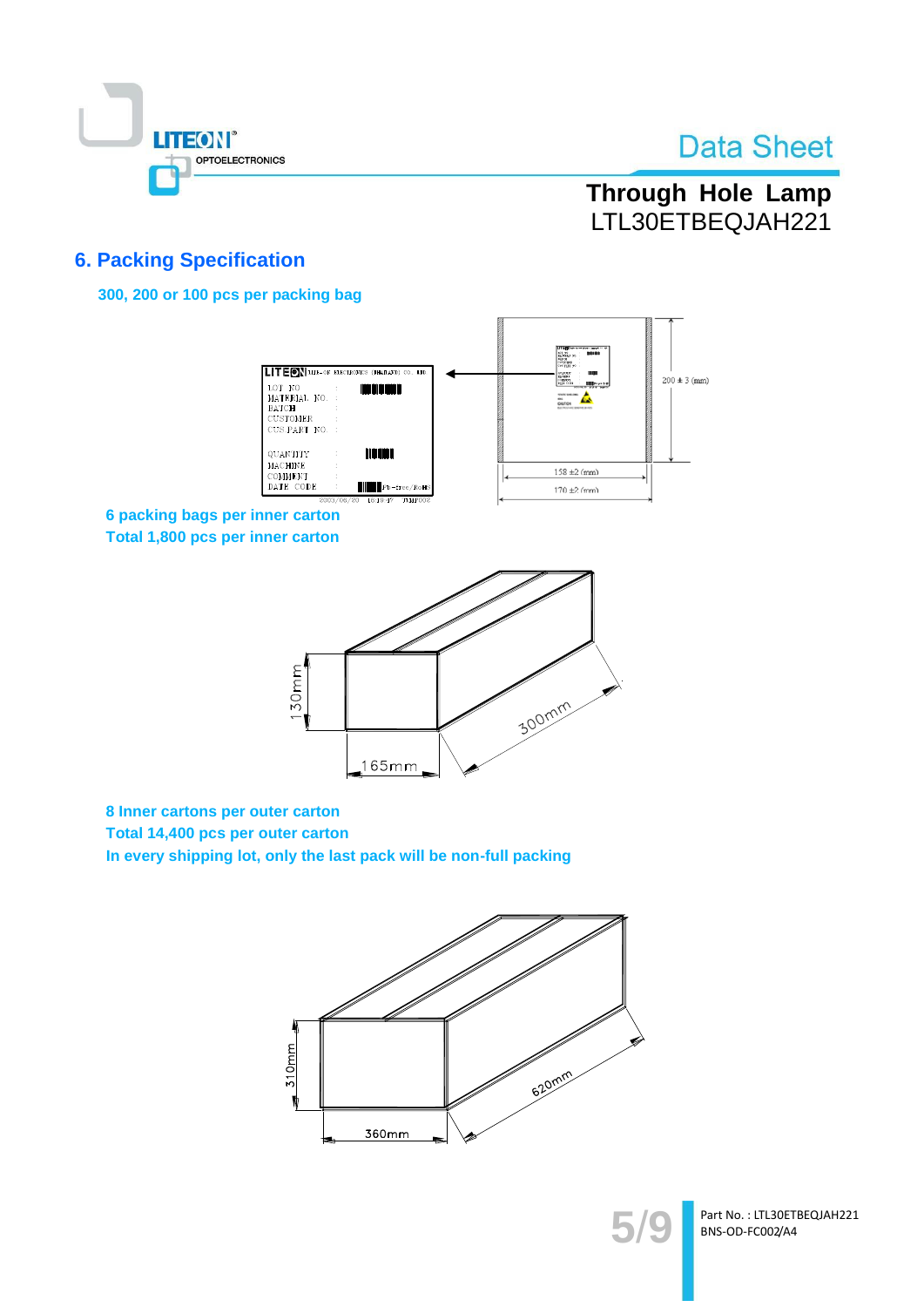

# Through Hole Lamp<br>LTL30ETBEQJAH221

### **7. Bin Table Specification**

| <b>Bin Code</b> | <b>Luminous Intensity</b><br>(Blue)<br>Unit: mcd @20mA |      | <b>Bin Code</b> | <b>Luminous Intensity</b><br>(Red)<br>Unit: mcd @20mA |      |
|-----------------|--------------------------------------------------------|------|-----------------|-------------------------------------------------------|------|
|                 | Min.                                                   | Max. |                 | Min.                                                  | Max. |
| HJ              | 180                                                    | 310  | NP              | 680                                                   | 1150 |
| KL              | 310                                                    | 520  | QR              | 1150                                                  | 1900 |

Note: Tolerance of each bin limit is ±30%

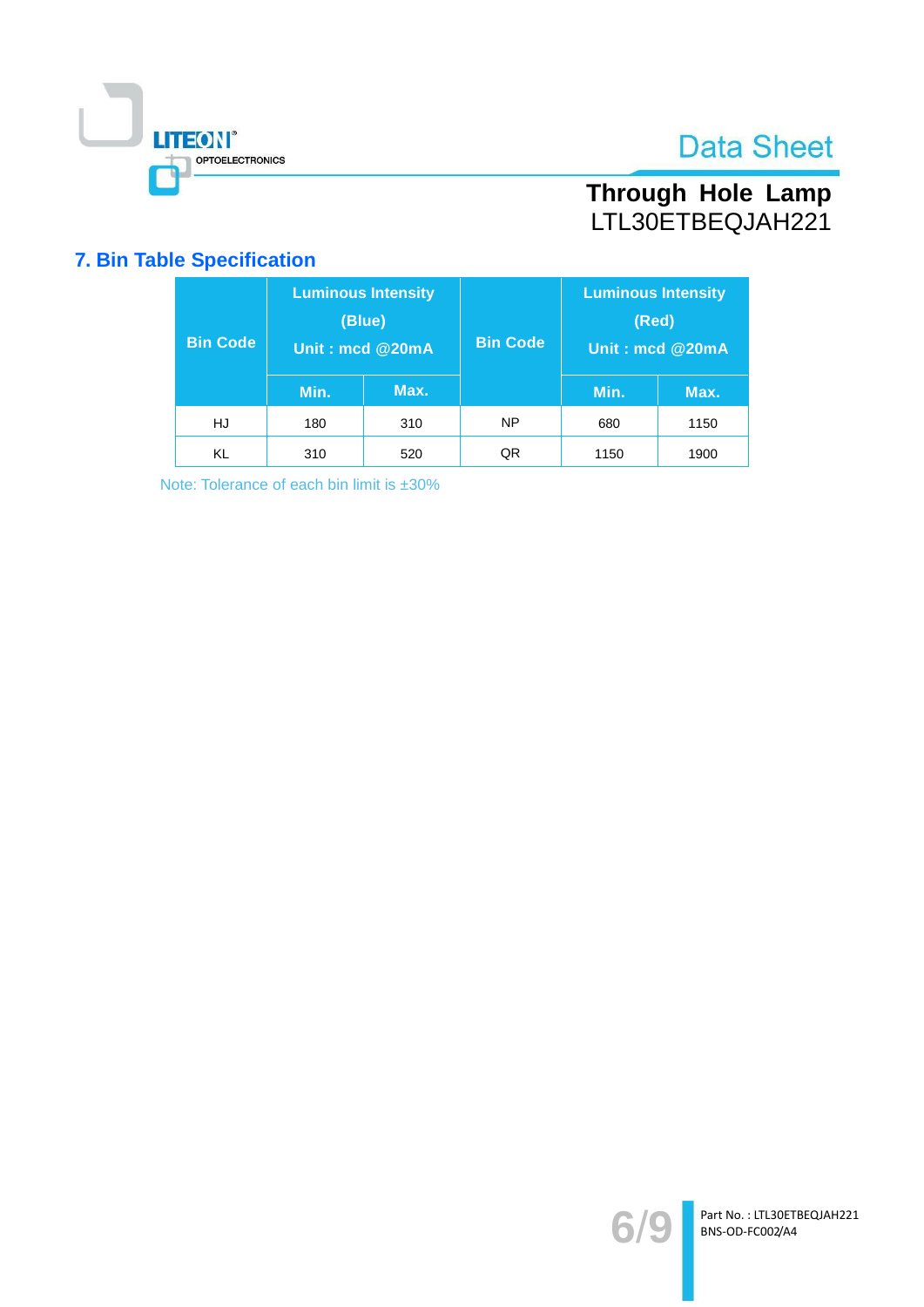

# **Through Hole Lamp** LTL30ETBEQJAH221

### **8. CAUTIONS**

#### **8.1. Application**

This LED lamp is good for application of indoor and outdoor sign, also ordinary electronic equipment.

#### 8.2. Storage

The storage ambient for the LEDs should not exceed 30°C temperature or 70% relative humidity. It is recommended that LEDs out of their original packaging are used within three months. For extended storage out of their original packaging, it is recommended that the LEDs be stored in a sealed container with appropriate desiccant or in desiccators with nitrogen ambient.

#### 8.3. Cleaning

Use alcohol-based cleaning solvents such as isopropyl alcohol to clean the LEDs if necessary.

#### 8.4. Lead Forming & Assembly

During lead forming, the leads should be bent at a point at least 3mm from the base of LED lens. Do not use the base of the lead frame as a fulcrum during forming. Lead forming must be done before soldering, at normal temperature. During assembly on PCB, use minimum clinch force possible to avoid excessive mechanical stress.

#### 8.5. Soldering

When soldering, leave a minimum of 2mm clearance from the base of the lens to the soldering point. Dipping the lens into the solder must be avoided. Do not apply any external stress to the lead frame during soldering while the LED is at high temperature.

#### **Recommended soldering conditions:**

|                               | <b>Soldering iron</b>                                     | <b>Wave soldering</b>                    |                                                                        |  |
|-------------------------------|-----------------------------------------------------------|------------------------------------------|------------------------------------------------------------------------|--|
| Temperature<br>Soldering time | $350^{\circ}$ C Max.<br>3 seconds Max.<br>(one time only) | Pre-heat<br>Pre-heat time<br>Solder wave | $120^{\circ}$ C Max.<br>100 seconds Max.<br>$260^{\circ}$ C Max.       |  |
| Position                      | No closer than 2mm<br>from the base of the epoxy bulb     | Soldering time<br>Dipping Position       | 5 seconds Max.<br>No lower than 2mm from the<br>base of the epoxy bulb |  |

Note: Excessive soldering temperature and/or time might result in deformation of the LED lens or catastrophic failure of the LED. IR reflow is not suitable process for through hole type LED lamp product. Max temperature of wave soldering is not means that Holder's HDT/Melting temperature.

#### 8.6. Drive Method

An LED is a current-operated device. In order to ensure intensity uniformity on multiple LEDs connected in parallel in an application, it is recommended that a current limiting resistor be incorporated in the drive circuit, in series with each LED as shown in Circuit A below.





**Circuit model (B)** 



(A) Recommended circuit

(B) The brightness of each LED might appear different due to the differences in the I-V characteristics of those LEDs.



Part No.: LTL30ETBEQJAH221 BNS-OD-FC002/A4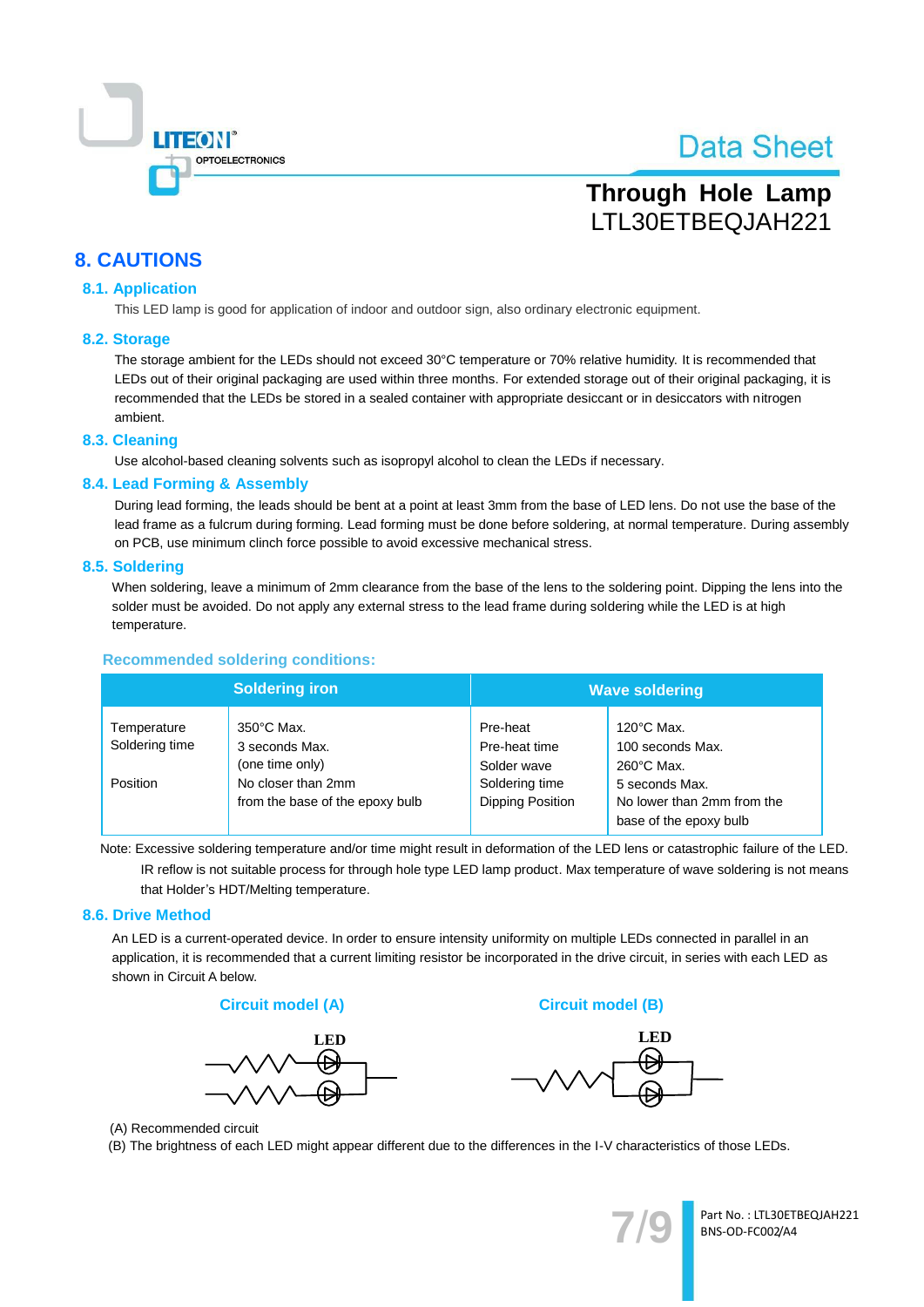

## **Through Hole Lamp** LTL30ETBEQJAH221

#### 8.7. ESD (Electrostatic Discharge)

#### Static Electricity or power surge will damage the LED. **Suggestions to prevent ESD damage:**

- Use a conductive wrist band or anti- electrostatic glove when handling these LEDs
- All devices, equipment, and machinery must be properly grounded
- Work tables, storage racks, etc. should be properly grounded
- Use ion blower to neutralize the static charge which might have built up on surface of the LEDs plastic lens as a result of friction between LEDs during storage and handing

#### **Suggested checking list:**

#### **Training and Certification**

8.7.1.1. Everyone working in a static-safe area is ESD-certified?

8.7.1.2. Training records kept and re-certification dates monitored?

#### **Static-Safe Workstation & Work Areas**

8.7.2.1. Static-safe workstation or work-areas have ESD signs?

- 8.7.2.2. All surfaces and objects at all static-safe workstation and within 1 ft measure less than 100V?
- 8.7.2.3. All ionizer activated, positioned towards the units?
- 8.7.2.4. Each work surface mats grounding is good?

#### **Personnel Grounding**

- 8.7.3.1. Every person (including visitors) handling ESD sensitive (ESDS) items wear wrist strap, heel strap or conductive shoes with conductive flooring?
- 8.7.3.1. If conductive footwear used, conductive flooring also present where operator stand or walk?
- 8.7.3.2. Garments, hairs or anything closer than 1 ft to ESD items measure less than 100V\*?
- 8.7.3.3. Every wrist strap or heel strap/conductive shoes checked daily and result recorded for all DLs?
- 8.7.3.4. All wrist strap or heel strap checkers calibration up to date?

Note: \*50V for Blue LED.

#### **Device Handling**

8.7.4.1. Every ESDS items identified by EIA-471 labels on item or packaging?

- 8.7.4.2. All ESDS items completely inside properly closed static-shielding containers when not at static-safe workstation?
- 8.7.4.3. No static charge generators (e.g. plastics) inside shielding containers with ESDS items?
- 8.7.4.4. All flexible conductive and dissipative package materials inspected before reuse or recycle?

#### **Others**

- 8.7.5.1. Audit result reported to entity ESD control coordinator?
- 8.7.5.2. Corrective action from previous audits completed?
- 8.7.5.3. Are audit records complete and on file?